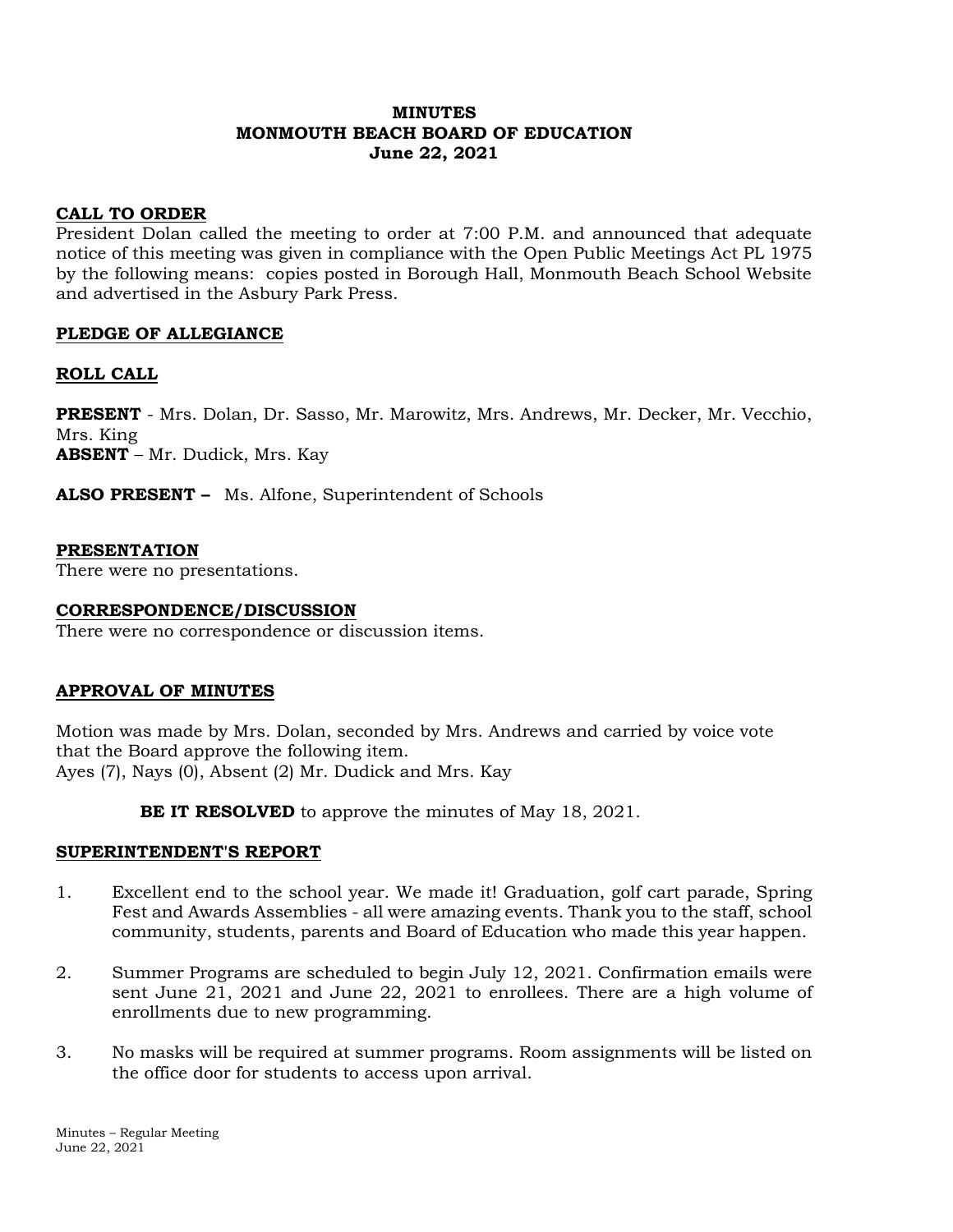#### **SUPERINTENDENT'S REPORT (continued)**

- 4. Safe Return to School Plan is on the agenda for approval and public comment. The plan outlines what we are currently doing, and will be updated every 6 months as guidance evolves.
- 5. Schedule Information Sessions were positive. Most people viewed the recordings. They are still available to view via the website.
- 6. LinkIt Form C Results are available for viewing in LinkIt Parent Portal. There is no evidence of learning loss.
- 7. Playground construction is scheduled to begin in the next week. There is a 2-3 week project timeline.
- 8. Sustainable Jersey Digital Schools Initiative. Interest survey was sent to parents for volunteering on one of three subcommittees to develop action plans. First meeting of subcommittees will be in July.
- 9. Thank you to the PTO for organizing a Spring Fest for our students and for purchasing end-of-the-year t-shirts for the staff.

Motion was made by Mrs. Dolan, seconded by Mrs. Andrews and carried by roll call vote that the Board approve the following items  $(A - D)$ . Ayes (7), Nays (0), Absent (2) Mr. Dudick and Mrs. Kay

A. **BE IT RESOLVED** to approve the following statistical information:

## **Student Enrollment as of May 28, 2021 Total 256**

| Preschool | 19 | Grade 3-1 | 12 | Grade 6-1 | 12 |
|-----------|----|-----------|----|-----------|----|
| K         | 19 | Grade 3-2 | 12 | Grade 6-2 | 12 |
| Grade 1-1 | 11 | Grade 4-1 | 14 | Grade 7-1 | 13 |
| Grade 1-2 | 11 | Grade 4-2 | 13 | Grade 7-2 | 13 |
| Grade 2-1 | 14 | Grade 5-1 | 14 | Grade 8-1 | 18 |
| Grade 2-2 | 16 | Grade 5-2 | 15 | Grade 8-2 | 18 |

#### **Student Attendance Staff Attendance**

| September | 98.5% | February | 97.0% |
|-----------|-------|----------|-------|
| October   | 98.0% | March    | 95.0% |
| November  | 97.0% | April    | 97.5% |
| December  | 97.0% | May      | 97.0% |
| January   | 97.0% | June     | 98.6% |

| September | 100.0%   | February | 98.5% |
|-----------|----------|----------|-------|
| October   | $90.0\%$ | March    | 98.0% |
| November  | 94.5%    | April    | 98.5% |
| December  | 98.5%    | May      | 98.0% |
| January   | 98.5%    | June     | 96.5% |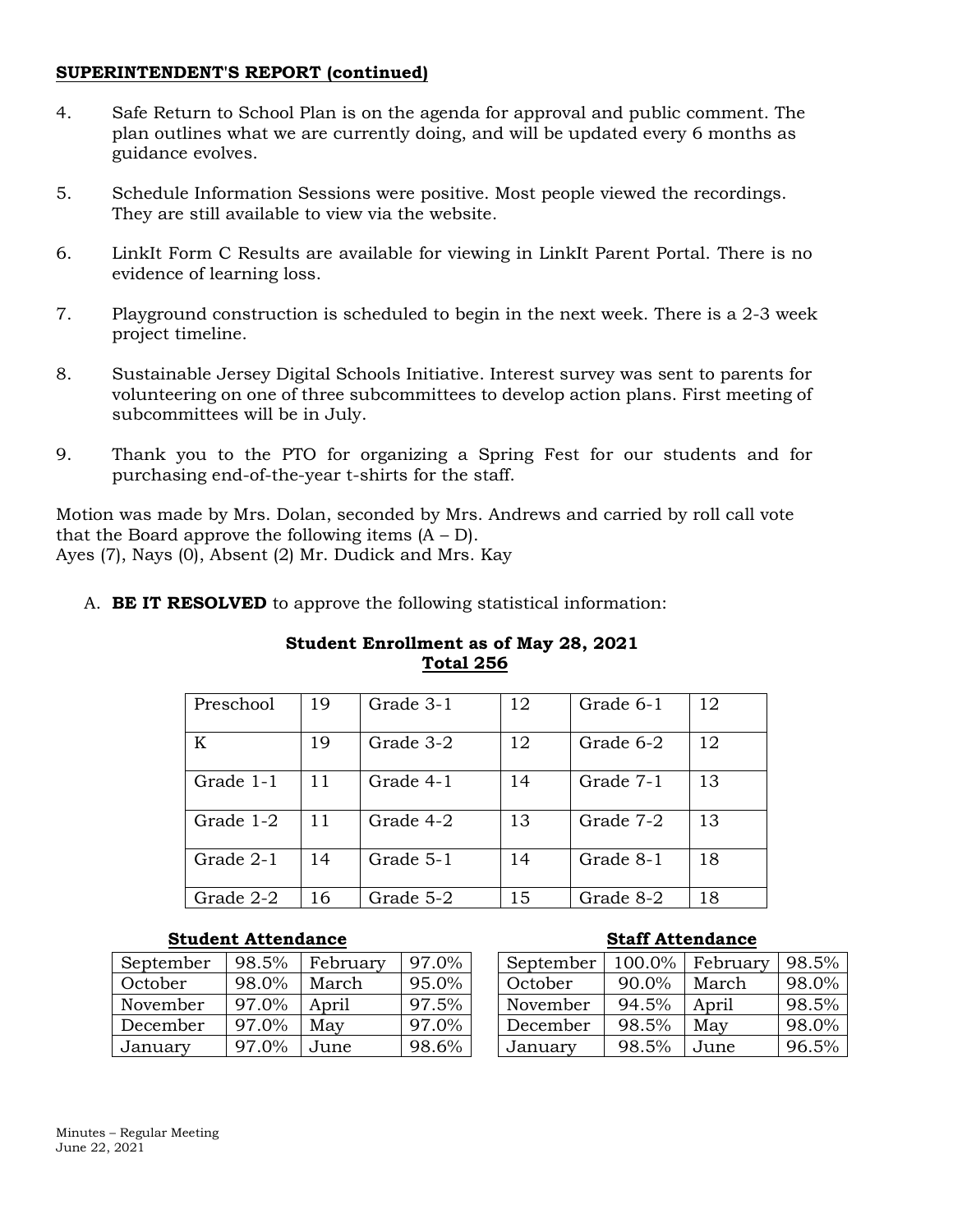#### **SUPERINTENDENT'S REPORT (continued)**

- B. Security Drill Fire Drill May 27, 2021 at 10:30 a.m. Security Drill – Fire Drill – June 21, 2021 at 9:00 a.m. Security Drill - Evacuation (non-fire) May 19, 2021 at 1:30 p.m. Security Drill - Active Shooter – June 21, 2021 at 9:50 a.m.
- C. Harassment Intimidation and Bullying **BE IT RESOLVED** to (affirm, deny or modify) the HIB Form as presented by Mrs. Jessica Alfone.
- D. Upon the recommendation of the Superintendent, approve the Bus Evacuation Drill Report based on the drill conducted at MBS on June 10, 2021 at 9 a.m. All students were involved and exited the bus through the rear emergency door on the blacktop side of the building. Dr. George and Mr. Kammerer supervised the drill.

## **PTO PRESENTATION – Caroline Quattrochi**

Mrs. Quattrochi stated that the Spring event was very successful.

#### **PUBLIC DISCUSSION**

In compliance with Open Public Meetings Act PL 1975, Chapter 10:4-12 subsection b, - A public body may exclude the public only from that portion of a meeting at which the public body discusses any matter involving the employment, appointment, termination of employment, terms and conditions of employment evaluation of the performance of promotion or discipline of any specific prospective public officer or employees or current public offer or employee employed or appointed by the public body, unless all the individual employees or appointees whose rights could be adversely affected request in writing that such matter or matters be discussed at a public meeting. As per Board Bylaws, 0167, public participation in Board Meetings, such remarks are to be limited to five minutes duration. The Board of Education, though affording the opportunity for members of the public to comment will not engage and/or make remarks concerning matters of student confidentiality and/or matters of personnel wherein employees of the District have not been given notice of the Board's intent to discuss their terms and conditions of employment. Members of the public are reminded that though they are afforded the opportunity to address the Board, they are not given license to violate the laws of slander. Comments made by members of the public that are not in keeping with the orderly conduct of a public meeting will be asked to yield the floor and if they fail to do so may be subject to charges under New Jersey statues associated with disruption of a public meeting.

Ms. Sue MacDonald, substitute nurse, thanked the Board for a very successful school year.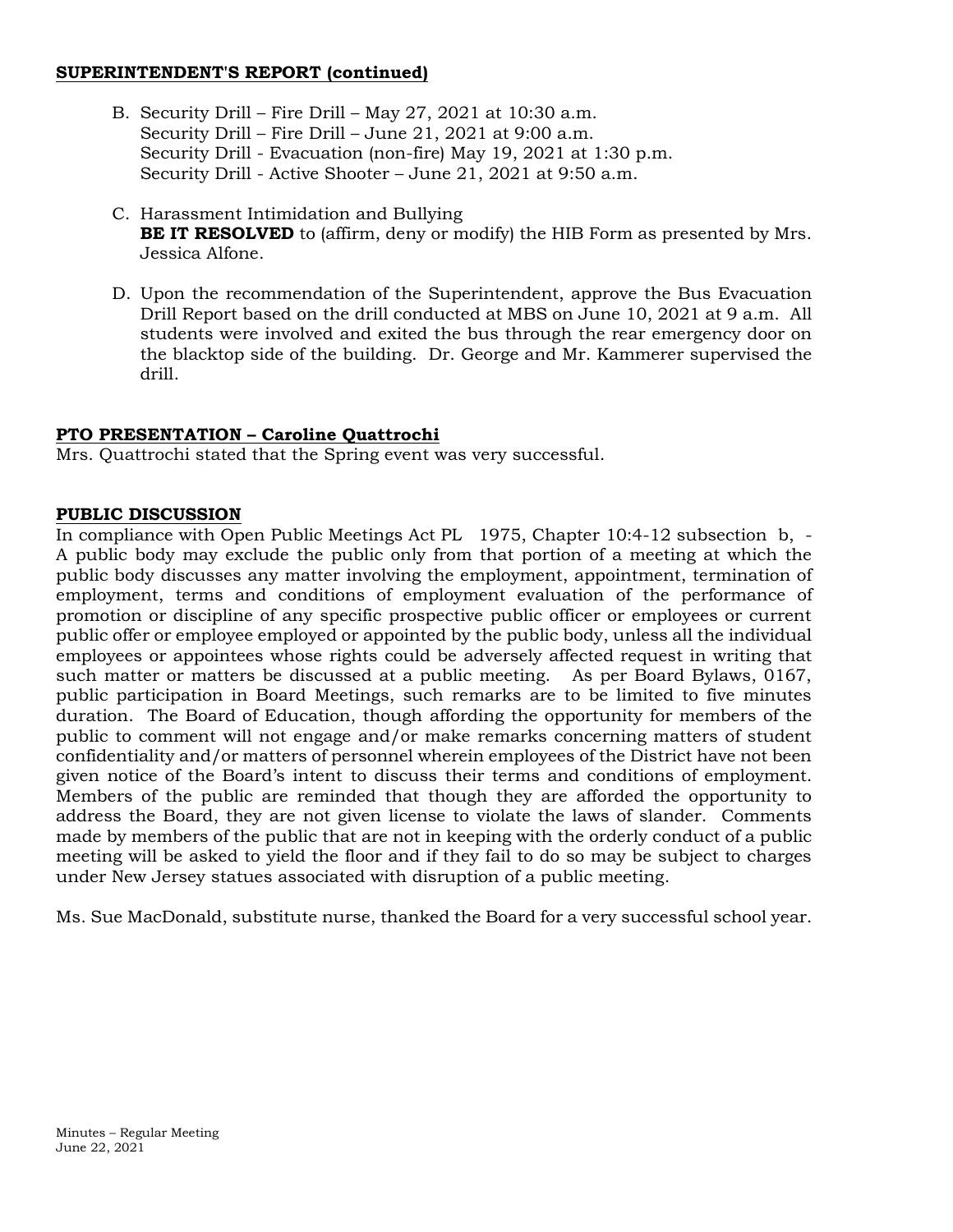## **FINANCE**

Chair: Ken Marowitz Vincent Sasso, Joseph Vecchio, Boyd Decker

Motion was made by Mr. Marowitz, seconded by Mrs. Andrews and carried by roll call vote that the Board approve the following items  $(A - H)$ . Ayes (7), Nays (0), Absent (2) Mr. Dudick and Mrs. Kay

- A. **BE IT RESOLVED** to approve the following financial reports;
	- June 2021 Bill List in the amount of \$261,823.22
	- Payroll Gross total for May 2021 in the amount of \$302,952.98
	- Report of Board Secretary April Report

| Fund 10 -            |              | \$1,459,300.17 |
|----------------------|--------------|----------------|
| Fund 20 -            | $\mathbb{S}$ | 5,916.00       |
| Fund 40 -            | \$           | 0.00           |
| Capital Reserve      | \$           | 242,204.16     |
| Maintenance Res      | \$           | 355,126.37     |
| Emergency Reserve \$ |              | 10,203.78      |

- Monthly transfer report for April, 2021. *(Attachment 1)*
- Pursuant to NJAC 6:l20-2.13(d), I certify as of April 2021 no budgetary line item account has been over expended in violation of NJAC 6:20-22.13 (ad). I hereby certify that all of the above information is correct.
- Board Certification:

Pursuant to NJAC 6:20-2.3 (e), we certify that as of April 31, 2021, after review of the Secretary's Monthly Report and upon consultation with the appropriate district officials, that to the best of our knowledge, no major account or fund has been over expended in violation of NJAC 6A:23A-22.13(b) and that sufficient funds are available to meet the district's financial obligations for the remainder of the fiscal year.

#### B. **BE IT RESOLVED** to approve the following contracts for the 2021-2022 school year:

| <b>Strauss Esmay (Policy)</b><br>Realtime (Student Database)<br>Blackboard (Website) | \$4,785.00<br>\$7,370.00<br>\$3018.77 |
|--------------------------------------------------------------------------------------|---------------------------------------|
| Learning A to Z<br>Accutrain (Online Health Training)                                | \$1731.00<br>695.00                   |
| Jersey State Energy Controls                                                         | \$3580.00                             |
| Systems 3000 – Licensing Fees                                                        | \$20,340.00                           |
| Systems 3000 – Hosting Fee                                                           | \$6,102.00                            |

New Jersey Schools Insurance Group (NJSIG) renewal for the 2021-2022 school year;

|                                    | FY 2021         | FY 2022         |
|------------------------------------|-----------------|-----------------|
| Commercial Package                 | \$<br>31,917.00 | \$<br>32,068.00 |
| Workers Compensation               | \$<br>27,800.00 | \$<br>29,997.00 |
| <b>Excess Workers Compensation</b> | \$<br>914.00    | \$<br>1,099.00  |
| Errors and Omission                | \$<br>7,089.00  | \$<br>7,888.00  |
| Flood (exp. Aug $4, 2020$ )        | \$<br>14,760.00 | 14,865.00       |
|                                    | \$<br>82,480.00 | 85,917.00       |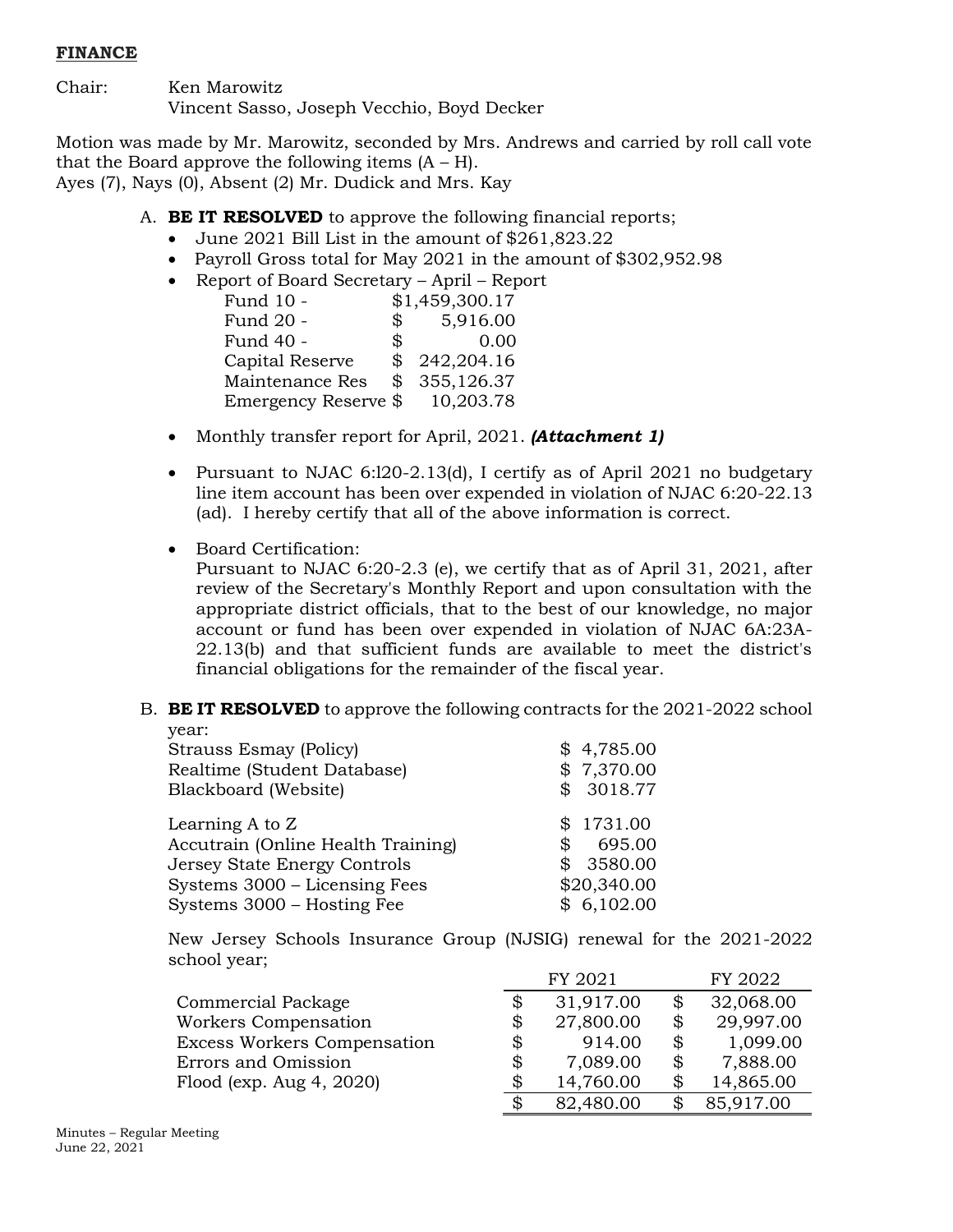- C. **BE IT RESOLVED** to approve Delta Dental as the districts dental carrier at the renewal rate effective July 1, 2021 through June 30, 2022 at an annual amount of approximately \$36,000.00.
- D. **BE IT RESOLVED** to approve N.J. State Health Benefits Program as the districts medical and prescription carrier at the renewal rate effective July 1, 2021 through June 30, 2022 at an annual amount of approximately \$709,000.00
- E. **BE IT RESOLVED** to approve the Monmouth Beach School Preschool Program for the 2021-2022 school year.
- F. **BE IT RESOLVED** to approve the Shared Services contract for the Regional Director of Curriculum and Instruction through Shore Regional High School from September 1, 2021 – June 30, 2022 at a cost of \$19,000.00.
- G. **BE IT RESOLVED** to approve the ESSER American Rescue Plan Consolidated Grant Application for Safe Return to In-Person Instruction for the period from March 11, 2021 through December 30, 2022.
- H. **BE IT RESOLVED** to accept the Monmouth Beach School District's financial award in the amount of \$211,091.00 from the ESSER III – American Rescue Plan.

## **PERSONNEL**

Chair: Barbara Kay Melanie Andrews, Chris Dudick, Aleksandra King

Motion was made by Mrs. Andrews, seconded by Mr. Vecchio and carried by roll call vote that the Board approve the following item (A).

Ayes (7), Nays (0), Absent (2) Mr. Dudick and Mrs. Kay

- A. **BE IT RESOLVED** to approve the following 12-month personnel contracts from July 1, 2021 through June 30, 2022 as follows:
	- Dawn Fichera, Superintendent's Secretary \$59,829.00
	- Kathleen Costello, School Secretary \$58,776.00
	- Joan Konopka, Assistant to the Business Administrator \$56,154.00
	- Robert Seidel, Head Custodian \$62,037.00
	- Joseph Morizio, Custodian \$44,730.00

Motion was made by Mrs. Andrews, seconded by Mr. Marowitz and carried by roll call vote that the Board approve the following item (B).

Ayes (7), Nays (0), Absent (2) Mr. Dudick and Mrs. Kay

B. **BE IT RESOLVED** to rescind the following previously approved resolution: Nancy Pavelka as a long-term leave replacement for Rachel Kammerer from September 1, 2021 through November 21, 2021 at the long-term substitute rate.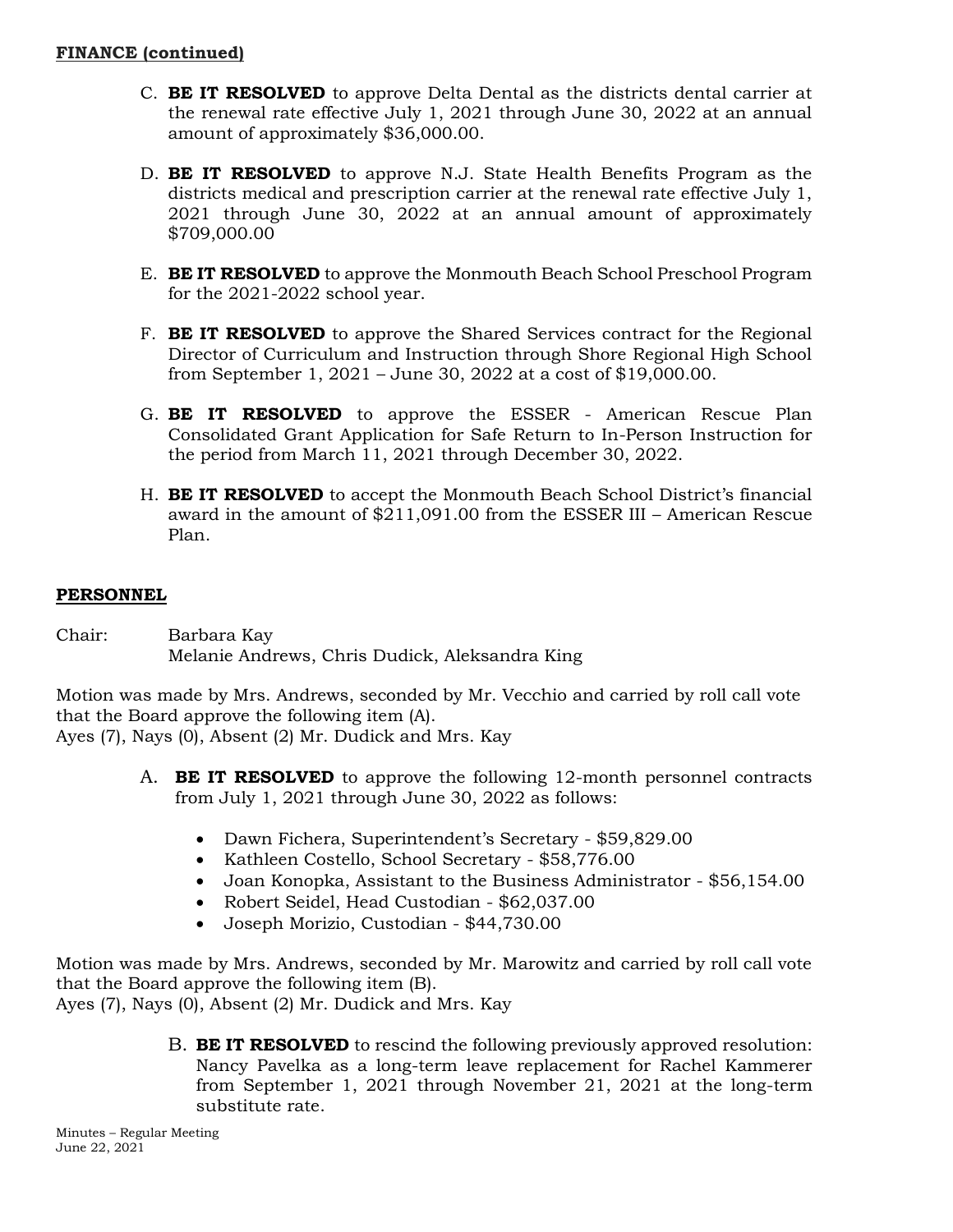#### **PERSONNEL (continued)**

Motion was made by Mrs. Andrews, seconded by Mr. Marowitz and carried by roll call vote that the Board approve the following item (C).

Ayes (7), Nays (0), Absent (2) Mr. Dudick and Mrs. Kay

C. **BE IT RESOLVED** to approve Danielle DiCapri for the 2021-2022 school year at MA Step 2-3 (\$60,000) of the MBTA Salary Guide as a Special Education Teacher pending criminal history/fingerprinting clearance.

Motion was made by Mrs. Andrews, seconded by Mr. Marowitz and carried by voice vote that the Board approve the following item (D).

Ayes (7), Nays (0), Absent (2) Mr. Dudick and Mrs. Kay

D. **BE IT RESOLVED** to approve Isabel Farrell from Monmouth University to complete her yearlong Clinical Teacher Practice from September 7, 2021 through May, 2022 in the Kindergarten classroom.

Motion was made by Mrs. Andrews, seconded by Mr. Decker and carried by roll call vote that the Board approve the following item (E).

Ayes (7), Nays (0), Absent (2) Mr. Dudick and Mrs. Kay

E. **BE IT RESOLVED** to approve Courtney MacKay for the 2021-2022 school year at MA Step 1 (\$59,500) of the MBTA Salary Guide as a School Behavioral Support Specialist pending criminal history/fingerprinting clearance.

Motion was made by Mrs. Andrews, seconded by Mr. Vecchio and carried by roll call vote that the Board approve the following item (F). Ayes (7), Nays (0), Absent (2) Mr. Dudick and Mrs. Kay

- F. **BE IT RESOLVED** to approve the following Instructional Aides for the 2021-2022 school year:
	- Diane Bettinger \$20.91 per hour
	- Michele Leite \$18.87 per hour

Motion was made by Mrs. Andrews, seconded by Mr. Vecchio and carried by roll call vote that the Board approve the following item (G). Ayes (7), Nays (0), Absent (2) Mr. Dudick and Mrs. Kay

> G. **BE IT RESOLVED** to approve the summer nursing schedule from July 12, 2021 through August 26, 2021, Monday through Thursday only, from 8:00 a.m. to 11 a.m. at the MBTA rate of \$54.00/hr., not to exceed \$4,536.00. **BE IT FURTHER RESOLVED** to approve Susan Gillick, Susan McDonald, Devon Sullivan, or Lauren Decker (1 nurse each day for the allotted time).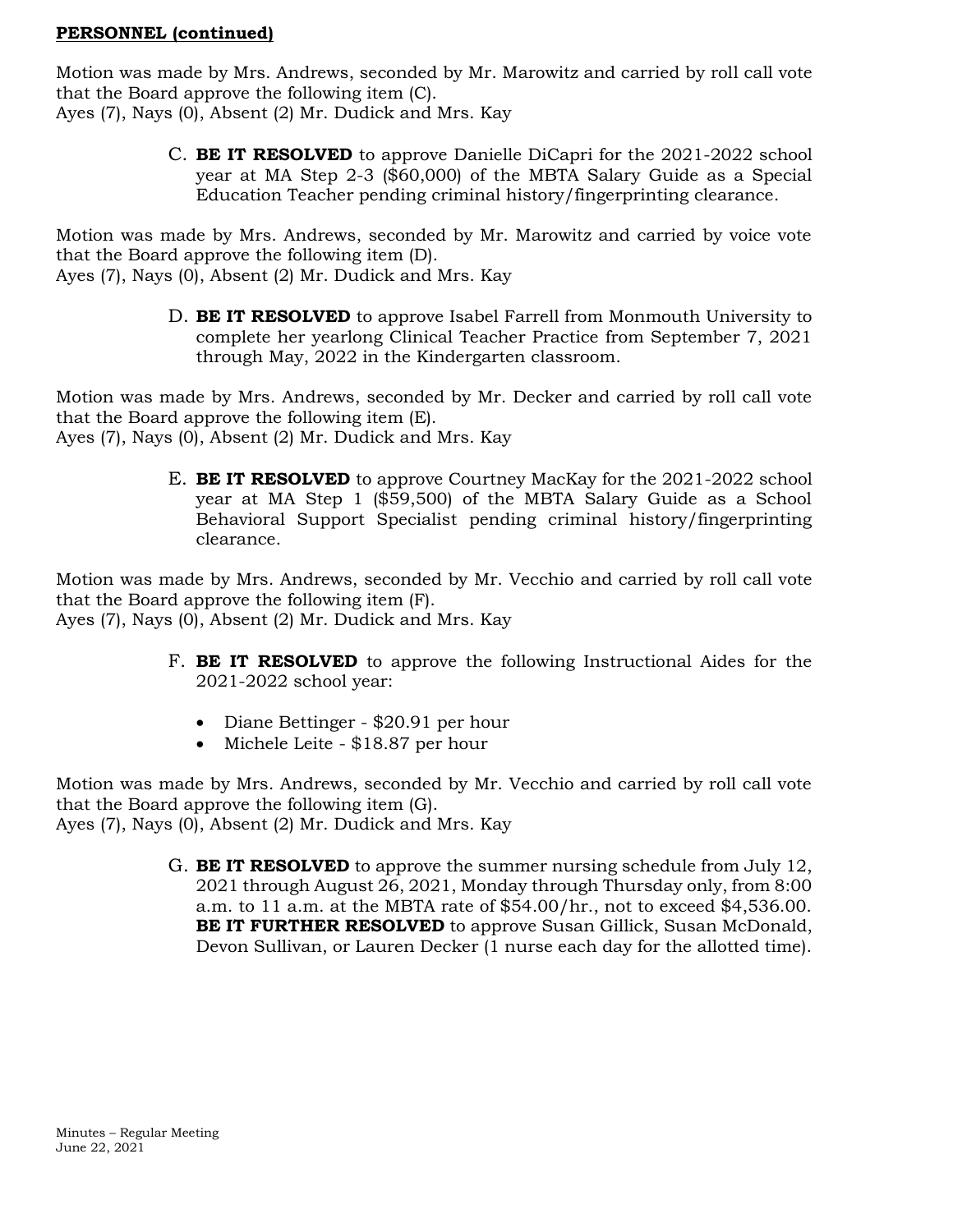#### **CURRICULUM AND INSTRUCTION**

Chair: Chris Dudick

Motion was made by Mrs. King, seconded by Mrs. Andrews and carried by roll call vote that the Board approve the following item (A).

Ayes (7), Nays (0), Absent (2) Mr. Dudick and Mrs. Kay

A. **BE IT RESOLVED** to approve the following summer curriculum writing not to exceed 15 hours for each staff member at \$54.00/hr. per the MBTA Contract (total shall not exceed \$4,860.00):

K – 5 Science: Nancy Pietz, Rachel Kammerer, Erin Deininger

- K 8 Music: Emily Rossi
- K 8 Art: Brianne Mitchell
- K 8 Health: Michael Kammerer

## **BUILDING AND GROUNDS**

Chair: Vincent Sasso Ken Marowitz, Boyd Decker, Joseph Vecchio

Motion was made by Mr. Sasso, seconded by Mrs. Andrews and carried by roll call vote that the Board approve the following item. Ayes (7), Nays (0), Absent (2) Mr. Dudick and Mrs. Kay

 **BE IT RESOLVED** to approve the NJDOE Kindergarten Classroom Toilet Waiver for Room 30 for the upcoming 2021-2022 school year. Toilet rooms provided directly outside with clearly marked signage visible to the child from the classroom door. Toilet facilities will be provided for both boys and girls and the Kindergarten children will not be left unsupervised at any time.

# **POLICY**

Chair: Melanie Andrews

Motion was made by Mrs. Andrews, seconded by Mr. Decker and carried by roll call vote that the Board approve the following item.

Ayes (7), Nays (0), Absent (2) Mr. Dudick and Mrs. Kay

**BE IT RESOLVED** to approve the second read of the following policies:

- Policy 5330.05 Seizure Plan
- Policy 6470.01 Electronic Funds Transfer and Claimant Certification

## **GENERAL ITEMS**

The July 20, 2021 Board meeting has been cancelled.

Motion was made by Mrs. Dolan, seconded by Mrs. Andrews and carried by roll call vote that the Board approve the following item.

Ayes (7), Nays (0), Absent (2) Mr. Dudick and Mrs. Kay

A. **BE IT RESOLVED** to approve the donation of 25 used desktop computers to Long Branch School District.

Minutes – Regular Meeting June 22, 2021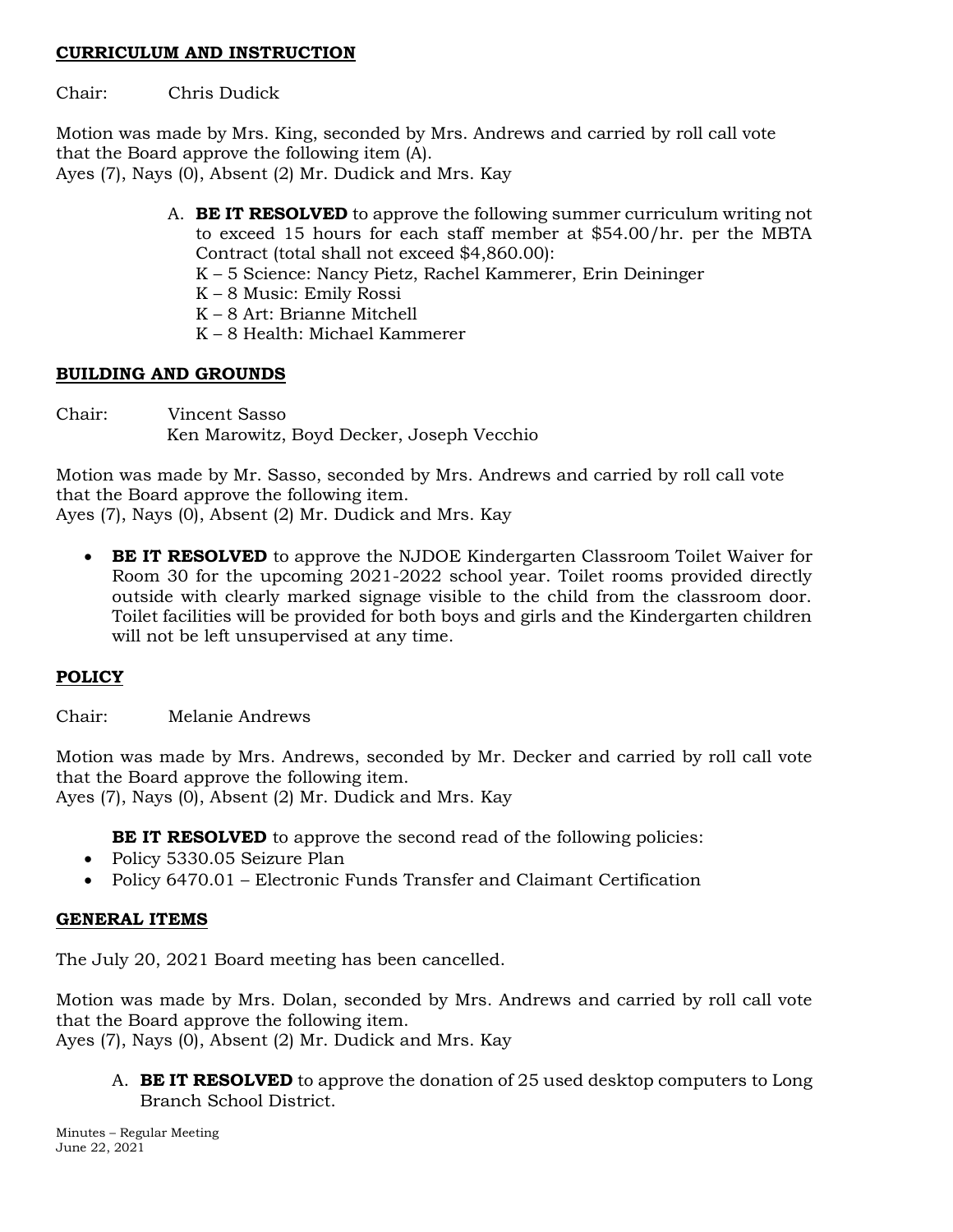Motion was made by Mrs. Dolan, seconded by Mrs. Andrews and carried by voice vote to approve the following. Ayes (7), Nays (0), Absent (2) Mr. Dudick and Mrs. Kay

## **EXECUTIVE SESSION – 7:20 P.M.**

**BE IT RESOLVED** that pursuant to the Open Public Meetings act of 1975, the board is now going into Executive Session to discuss matters relating to:

- Matters rendered confidential by state or federal law.
- Personnel
- Appointment of a public official
- Matters covered by Attorney/Client Privilege
- Pending or anticipated litigation
- Pending or anticipated contract negotiations
- Protection of the safety or property of the public
- Matters which would constitute an unwarranted invasion of privacy
- Matters in which the release of information would impair a right to receive funds from the United States Government
- Matters concerning collective negotiations and/or the negotiations of terms and conditions of employment of employees of the Board of Education
- Possible imposition of a civil penalty or suspension
- X Evaluation of Superintendent.

Minutes of this executive session will be maintained and at such time as their confidentiality is no longer required, they will be released to the public. The Board should be in executive session for approximately 30 minutes. Formal action may be taken when the meeting is reconvened.

The Board returned to open session at 7:28 P.M.

# **ROLL CALL**

**PRESENT** - Mrs. Dolan, Dr. Sasso, Mr. Marowitz, Mrs. Andrews, Mr. Decker, Mr. Vecchio, Mrs. King

**ABSENT** – Mr. Dudick, Mrs. Kay

Motion was made by Mrs. Dolan, seconded by Mrs. Andrews and carried by roll call vote that the Board approve the following item.

Ayes (7), Nays (0), Absent (2) Mr. Dudick and Mrs. Kay

**BE IT RESOLVED**, the Board of Education hereby agrees to offer employment to Jessica Alfone as Superintendent/Principal of the Board of Education of Monmouth Beach for the period beginning July 1, 2021 and expiring at midnight on June 30, 2026. The parties acknowledge that this offer and her Contract of Employment has been approved by the Monmouth County Executive County Superintendent in accordance with applicable law and regulation.